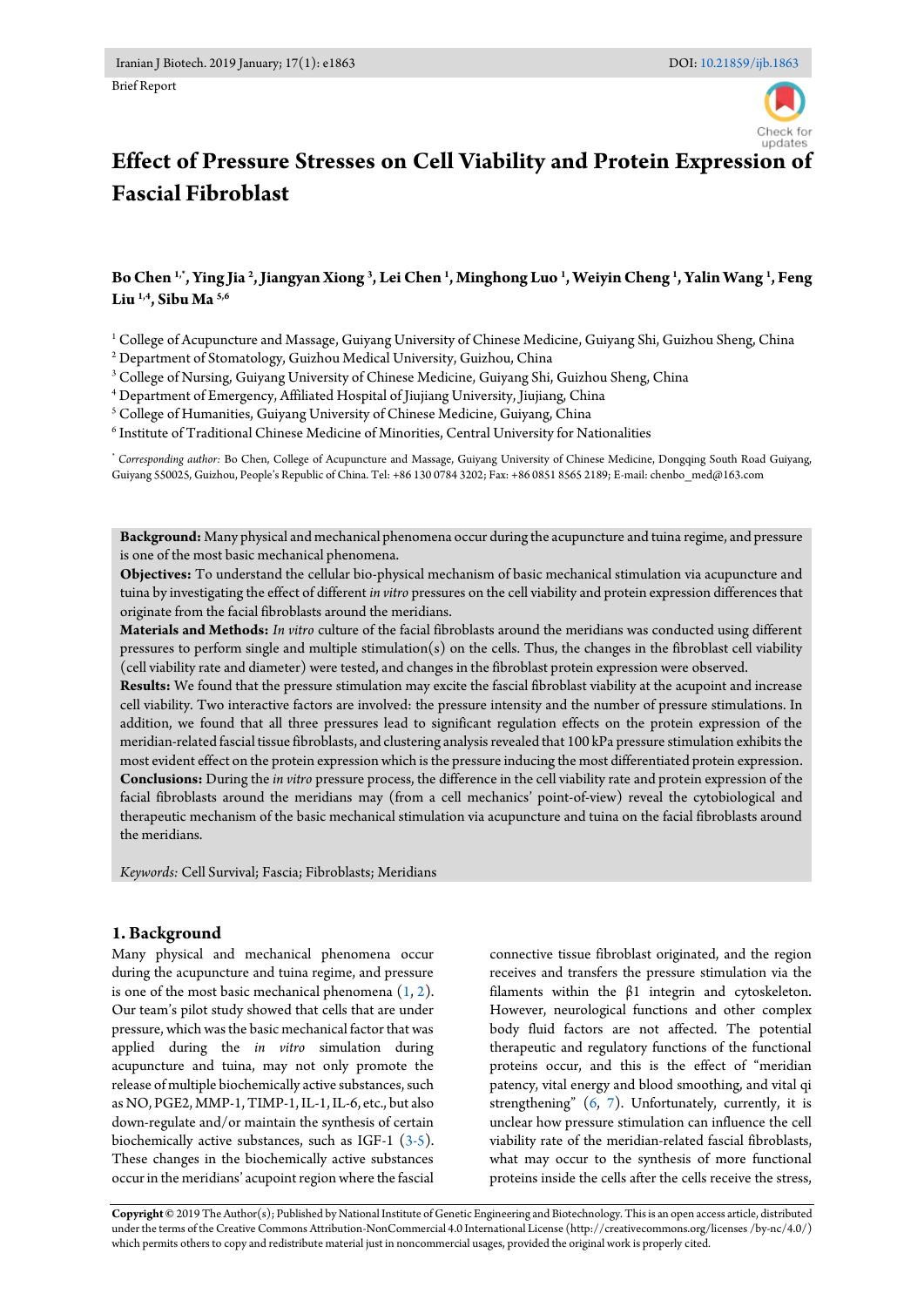and how the stability is maintained and how downregulation is inhibited.

#### **2. Objectives**

Therefore, the present study focuses again on the meridians' acupoint-related fascial connective tissue fibroblast. Different pressures will be applied to further explore the *in vitro* effect of this type of stress on the biological behaviors of the meridian-related fascial connective tissue fibroblasts by observing the difference in the meridian-related fascial connective tissue fibroblast viability rates and protein expression. The results may provide an experimental understanding of the cellulate bio-physical mechanism that occurs due to basic mechanical stimulation during acupuncture and tuina.

## **3. Materials and Methods**

## *3.1. Cultures of Primary and Passage Facial Fibroblasts around the Meridians*

Use of animals was approved by the Ethic Committees of Guiyang University of Chinese Medicine and conformed to the Guide for the Care and Use of Laboratory Animals published by the US National Institutes of Health (Publication No. 85-23, revised 1996).

Pregnant (14 days pregnant) Kuming mice (Chongqing Tengxin Biotechnology Co., Ltd., China animal license No.: SCXK (Army) 2012-0011) were adopted. The pregnant mice were sacrificed via cervical dislocation, the abdomen was dissected, the uterus was cut open, and the fetus was exposed. The skin and subcutaneous tissue on and within 2 mm of the governor meridian (posterior midline, from neck to lumbosacral area) of the fetal mouse were taken, the fascial connective tissues were scraped with a scalpel, and the fat and blood vessels were removed. All of these operations were performed under a dissecting microscope. The subcutaneous tissues were placed in a culture dish and cut into slurries with an ophthalmic scissor. Three milliliters of 0.1% type Ⅰ collagenase were added. We followed the general *in vitro* experimental protocols for extraction, cultivation, and passage to amplify the fibroblast.

## *3.2. Pressure Experiment on the Meridian-related Fascial Connective Tissue Fibroblast*

The 5th to 8th generations of the meridian-related fascial connective tissue fibroblasts were used, and 0.25% pancreatin and 0.5 mL of EDTA were added to prepare the cellular suspension. The cell density was adjusted to  $1 \times 10^4/\text{mL}^{-1}$  for inoculation in the 6-orifice plate, and then they were placed in the incubator. After 2-4 hours, 2 mL of serum-free DMEM was added to the 6-orifice plate, and the incubator cultivation continued for another 24 hours. We replaced the two ml of DMEM with 10% of FCS after cell synchronization.

The cell protein expression was investigated as a function of the load magnitude. We used 0 kPa (control group) and 50 kPa, pressure stimulation100 kPa, pressure stimulation and 200 kPa (different pressure stimulation groups) with six samples in each group. Moreover, the cell viability rate of each mechanical stimulation group was investigated as a function of the number of loads applied load into a single load group (i.e., load applied once) and a multiple load group (i.e., load applied three times) with three samples in each group.

The cells from the pressure stimulation groups were placed into a pressure vessel, and then moved into the incubator. A gas pump was installed in the incubator, and the incubator was pressurized with a mixed gas of 5%  $CO<sub>2</sub> + 95%$  air. The pressures within the vessel were maintained at 50 kPa, 100 kPa, or 200 kPa, for two hours for each applied load. The interval between the load applied in the multiple load group was 24 hours, during which time the culture was kept in the incubator for regular cultivation. Thus, the culture was maintained until after the load pressure experiments ended for inspection at a later time. The control was kept in the incubator for regular cultivation without any stimulation, and it was maintained for later inspection in addition to cells taken from each pressure group after the pressure experiments ended.

## *3.3. Sample Preparation and Tests for the Fibroblast Viability Rate*

The stressed cells were placed into the incubator for another four hours of cultivation. The culture medium was absorbed and removed, and three cycles of PBS washing was performed for five min/cycle. Then, 0.25% pancreatin and 200 μL of EDTA was added, and the cell culture plate was gently shaken to sufficiently cover the entire bottom of the culture plate. The culture was then placed in the incubator for five minutes for digestion. Then, we added 800 μL of 10% FBS and DMEM to stop the digestion. We evenly distributed the cells on the culture plate and moved it into the viability rate meterspecified measuring cup, which was then placed into the cell viability rate meter for inspection.

## *3.4. Sample Preparation and Protein Expression of the Fibroblast*

As shown above, the culture was then placed into the incubator for five minutes of digestion, and we added 800 μL of 10% FBS and DMEM to stop the digestion in addition to three cycles of PBS washing and centrifugation (1000 rmp/min for 8 min). The resulting cells were collected and frozen for later inspection. After the six samples from each group were mixed evenly, the AAM-BLM-1 antibody chip assays (**[Fig.](#page-6-5) S1**; **[Table S1](#page-6-6)**) by RayBiotech (Georgia, USA) were used. Detailed protocols referred to the Instruction for Use (IFU) of the assay kits.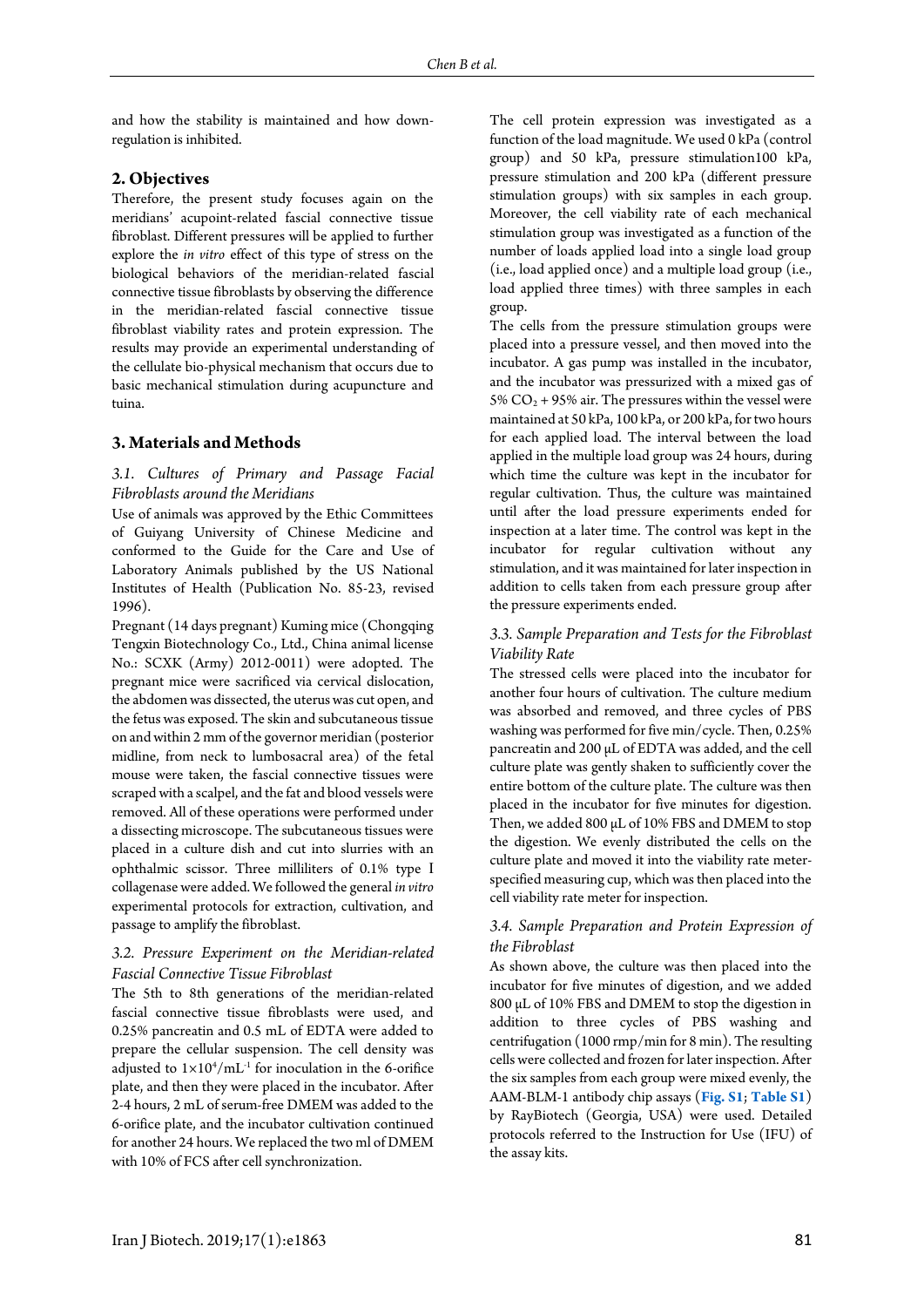#### *3.5. Real-time Quantitative PCR*

| Total RNA was isolated from cells by RNA isolation Kit |              |
|--------------------------------------------------------|--------------|
| (Tiangen, Beijing, China) and reverse-transcribed into |              |
| cDNA by M-MLV reverse transcriptase (Promega,          |              |
| Madison, WI). Real-time PCR was quantified by SYBR     |              |
| green mix (Takara, Dalian, China). Glyceral-dehyde-3-  |              |
| phosphate dehydrogenase (GAPDH) was used as an         |              |
| internal control to check the efficiency of cDNA       |              |
| synthesis and PCR amplification. The sequence of       |              |
| primers used are: IFN-gamma, F,                        | $5^{\prime}$ |
| GCCACGGCACAGTCATTGA-3',<br>R,                          | $5^{\prime}$ |
| TGCTGATGGCCTGATTGTCTT-3'; CD30, 5'-                    |              |
| CCTTCCCAACGGATCGACC-3',                                | $5^{\prime}$ |
| CCCGTCTTCATTGACGTAGTAGT-3'; EDAR, 5'-                  |              |
| CCAACTGTGGTGAGAACGAAT-3',                              | $5^{\prime}$ |
| TCGTCGTCTTTAGTGCCGTAT-3'; NOV/CCN3,                    |              |
| 5'-AGTGCCCCAGTATATCACCGA-3',                           | $5^{\prime}$ |
| TGCGGTCACAGTAGAGACCA-3'; P-Selectin,                   | $5^{\prime}$ |
| CCCTGGCAACAGCCTTCAG-3',                                | $5^{\prime}$ |
| GGGTCCTCAAAATCGTCATCC-3'; GAPDH, 5'-                   |              |
| AGGTCGGTGTGAACGGATTTG-3',                              | $5^{\prime}$ |
| GGGGTCGTTGATGGCAACA-3'.                                |              |
|                                                        |              |

#### *3.6. Statistical Analysis*

All data are expressed as means ± SD. We used factorial ANOVA in the SPSS19.0 statistics software to determine if there was any statistical significance between the experimental group and the control. In the fibroblast protein expression investigation, we determined and counted the proteins that changed more than two magnitudes (up-regulation) and less than 0.5 magnitude (down-regulation) using a chemiluminescence imaging system. We used radiographic images that were obtained from a laser confocal scanner to quantify the grey scale for the original signal value, which, was standardized after correction with a positive protein to obtain the standard value. For the calculated data, we used the SPSS19.0

statistical software to perform row  $\times$  column  $\gamma$ 2 inspections to compare the cell protein expression of each group under different stimulation intensities and determine if there was any statistical difference for the inter-group changes. Finally, the clustering analysis software, Treeview, was used to export the clustering analysis chart to analyze the effect of different pressure stimulation intensities on the biological behaviors of the facial fibroblasts around the meridians.

## **4. Results**

# *4.1. Effect of In vitro Pressure Stimulation on the Meridian-related Fascial Connective Tissue Fibroblast Viability Rate*

As shown in the factorial ANOVA analysis, for the two 0 kPa groups that involved single and multiple stimulation(s), the cell viability rate was kept stable during the experiment. As the pressure was increased, the cell viability rate trends for each single stimulation group first increased and then decreased, and the cell viability rate for the 100 kPa group was the highest. For the multiple stimulation groups, the cell viability rate of the 50 kPa group was the highest, the cell viability rate of the 100 kPa decreased, and the cell viability rate of the 200 kPa group was the lowest. The different pressures are the reason why the viability rate of the meridianrelated fascial connective tissue fibroblasts were evidently higher than that of the control group ( $P <$ 0.01). The different number of stimulations had a significant effect on the viability rate of the meridianrelated fascial connective tissue fibroblasts ( $P < 0.05$ ), and the intensity of pressure stimulation combined with the number of stimulations had a significant effect on the viability rate of the meridian-related fascial connective tissue fibroblasts (P < 0.05) (**[Tables 1](#page-2-0) and [2](#page-2-1)**).

<span id="page-2-0"></span>**Table 1.** Effect of *in vitro* pressure stimulation on the meridian-related fascial connective tissue fibroblast viability rate

| Groups  |   | stimulation           | 3 stimulations |                       | Total |                       |
|---------|---|-----------------------|----------------|-----------------------|-------|-----------------------|
|         | n | Viability rate (%)    | n              | Viability rate (%)    | n     | Viability rate (%)    |
| 0 kPa   |   | $76.3333 \pm 3.75411$ |                | $76.2667 \pm 1.79536$ |       | $76.3000 \pm 2.63211$ |
| 50 kPa  |   | $82.4000 \pm 1.21655$ |                | $83.7667 \pm 1.06927$ |       | $83.0833 \pm 1.26873$ |
| 100 kPa |   | $85.8333 \pm 1.65025$ |                | $80.1000 \pm 2.00749$ |       | $82.9667 \pm 3.54439$ |
| 200 kPa |   | $82.8667 \pm 2.20530$ |                | $76.8333 \pm 3.18172$ |       | $79.8500 \pm 4.11278$ |

<span id="page-2-1"></span>**Table 2.** Tests of between-subjects effects Dependent Variable: viability rate

| Source                       | <b>Type III Sum of Squares</b> | df | <b>Mean Square</b> | F         | Sig.  | <b>Partial Eta Squared</b> |
|------------------------------|--------------------------------|----|--------------------|-----------|-------|----------------------------|
| <b>Corrected Model</b>       | 291.580(a)                     |    | 41.654             | 7.995     | 0.000 | 0.778                      |
| Intercept                    | 155719.260                     |    | 155719.260         | 29888.534 | 0.000 | 0.999                      |
| The times of stimulation     | 41.082                         |    | 41.082             | 7.885     | 0.013 | 0.330                      |
| The intensity of stimulation | 184.863                        |    | 61.621             | 11.827    | 0.000 | 0.689                      |
| The times * the intensity    | 65.635                         |    | 21.878             | 4.199     | 0.023 | 0.441                      |
| Error                        | 83.360                         | 16 | 5.210              |           |       |                            |
| Total                        | 156094.200                     | 24 |                    |           |       |                            |
| <b>Corrected Total</b>       | 374.940                        | 23 |                    |           |       |                            |

a R Squared = 0.778 (Adjusted R Squared = 0.680).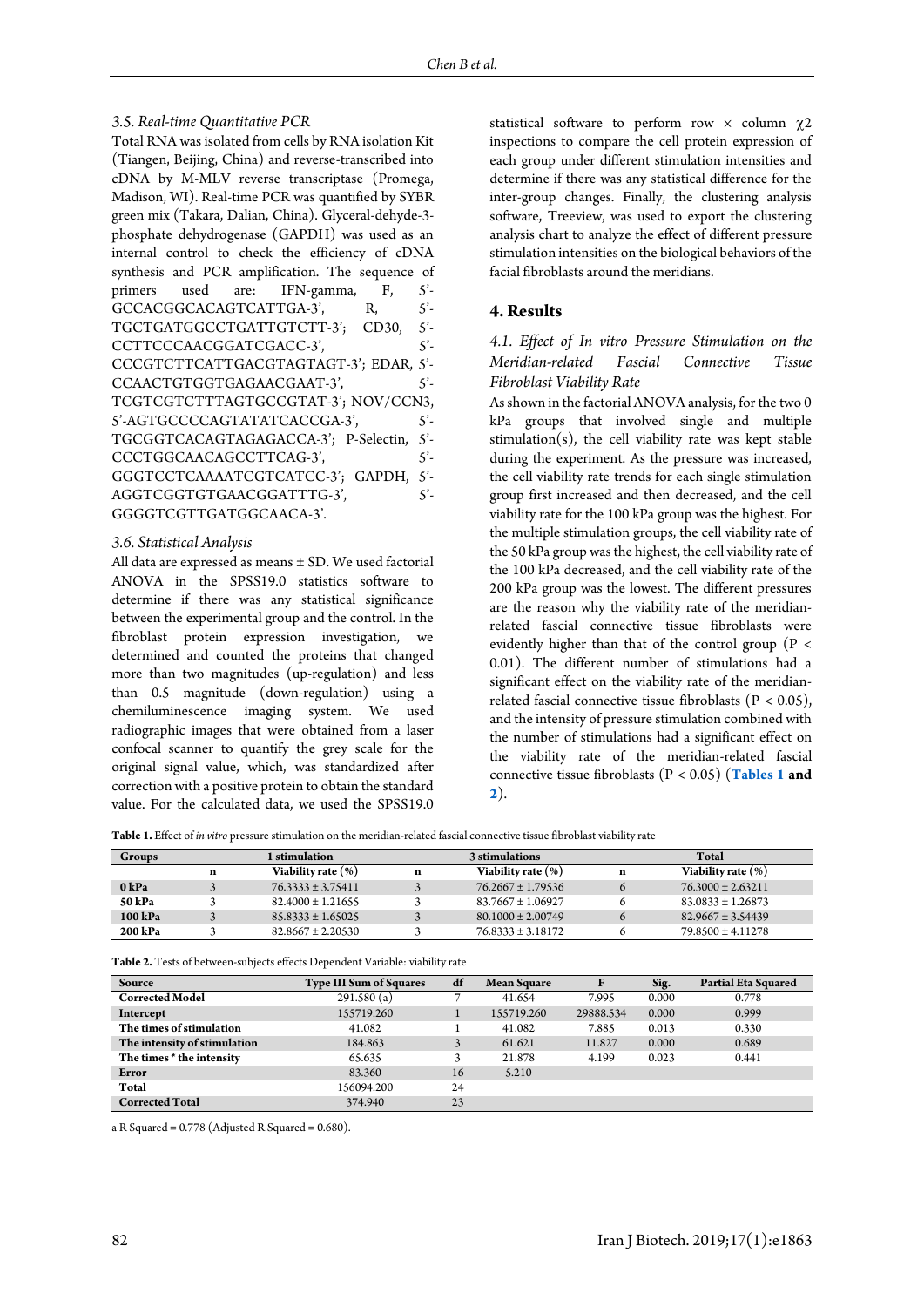*4.2. Effect of in vitro Pressure Stimulation on the Diameter of the Meridian-related Fascial Connective Tissue Fibroblasts*

As shown in the factorial ANOVA analysis, for the two 0 kPa groups that involved single and multiple  $stimulation(s)$ , the cells kept growing and the diameter increased during the experiment. As the pressure increased, the cell diameter trend for each single stimulation group first increased and then decreased. The cell diameters in the 100 kPa group were the highest. As the pressure increased, the cell diameters in the multiple stimulations groups gradually increased, and the cell diameters in 200 kPa group were the highest. However, when compared with the control group, the different pressures pressure stimulation did not have a significant effect on the diameters of the meridianrelated fascial connective tissue fibroblasts (P>0.05). Additionally, the different number of stimulations did not have a significant effect on the diameter of the meridian-related fascial connective tissue fibroblasts (P>0.05). The pressure and the number of stimulations combined did not result in any significant differences in the diameters of the meridian-related fascial connective tissue fibroblasts (P>0.05) (**[Tables 3](#page-3-0) and [4](#page-3-1)**).

<span id="page-3-0"></span>

| Table 3. Effect of <i>in vitro</i> pressure stimulation on the diameter of the meridian-related fascial connective tissue fibroblasts |
|---------------------------------------------------------------------------------------------------------------------------------------|
|---------------------------------------------------------------------------------------------------------------------------------------|

| Groups  |   | l stimulation           |   | 3 stimulations          |   | Total                   |
|---------|---|-------------------------|---|-------------------------|---|-------------------------|
|         | n | Cell diameter $(\mu m)$ | n | Cell diameter $(\mu m)$ | n | Cell diameter $(\mu m)$ |
| 0 kPa   |   | $14.4933 \pm 0.45982$   |   | $14.8067 \pm 0.34530$   | Ω | $14.6500 \pm 0.40214$   |
| 50 kPa  |   | $14.5967 \pm 0.65577$   |   | $14.9267 \pm 0.26633$   |   | $14.7617 \pm 0.48276$   |
| 100 kPa |   | $14.7033 \pm 0.33171$   |   | $14.9467 \pm 0.38837$   |   | $14.8250 \pm 0.32390$   |
| 200 kPa |   | $14.5433 \pm 0.20744$   |   | $15.0200 \pm 0.33151$   |   | $14.7817 \pm 0.35963$   |

<span id="page-3-1"></span>**Table 4.** Tests of between-subjects effects dependent variable: cell diameter

| Source                       | <b>Type III Sum of Squares</b> | df | <b>Mean Square</b> |           | Sig.  | <b>Partial Eta Squared</b> |
|------------------------------|--------------------------------|----|--------------------|-----------|-------|----------------------------|
| <b>Corrected Model</b>       | 0.884(a)                       |    | 0.126              | 0.811     | 0.591 | 0.262                      |
| Intercept                    | 5242.466                       |    | 5242.466           | 33674.808 | 0.000 | 1.000                      |
| The times of stimulation     | 0.508                          |    | 0.508              | 3.260     | 0.090 | 0.169                      |
| The intensity of stimulation | 0.230                          | 3  | 0.077              | 0.492     | 0.693 | 0.084                      |
| The times * the intensity    | 0.147                          | 3  | 0.049              | 0.314     | 0.815 | 0.056                      |
| Error                        | 2.491                          | 16 | 0.156              |           |       |                            |
| Total                        | 5245.841                       | 24 |                    |           |       |                            |
| <b>Corrected Total</b>       | 3.375                          | 23 |                    |           |       |                            |

a R Squared =  $0.262$  (Adjusted R Squared =  $-0.061$ ).

*4.3. Effect of the in vitro Pressure Stimulation on the Protein Expression of the Meridian-related Fascial Connective Tissue Fibroblasts*

<span id="page-3-2"></span>For this experiment, we chose a biotin-marked mouse antibody chip that can detect 308 proteins

simultaneously. The antibody chip detection results were shown in **[Figure 1A](#page-3-2)**. In detail, the positive control points are visible, whereas the negative control points are not detected, and the remaining protein points are irregularly presented, indicating that the quality control is accurate and the result is confident.



**Figure 1. Effect of the in vitro pressure stimulation on the protein expression of the meridian-related fascial connective tissue fibroblasts.** (A). A biotin-marked mouse antibody chip was chosen for this study, positive control strains were visible, and negative control strains were not detected. The remaining proteins were irregularly presented. (B). Real-time quantification PCR was used to verify the chip screening to confirm the observed variation in cell protein expressions. In all 3 strain groups, we observed upregulated proteins IFN-gamma, CD30, and EDAR; additionally, we also observed downregulated proteins NOV/CCN3 and P-Selectin.

The three pressures resulted in a clear regulatory effect on the protein expression of the meridian-related fascial tissue fibroblasts; the comparison of the three interregulation groups showed a  $\chi^2$ =59.005 with P<0.0005.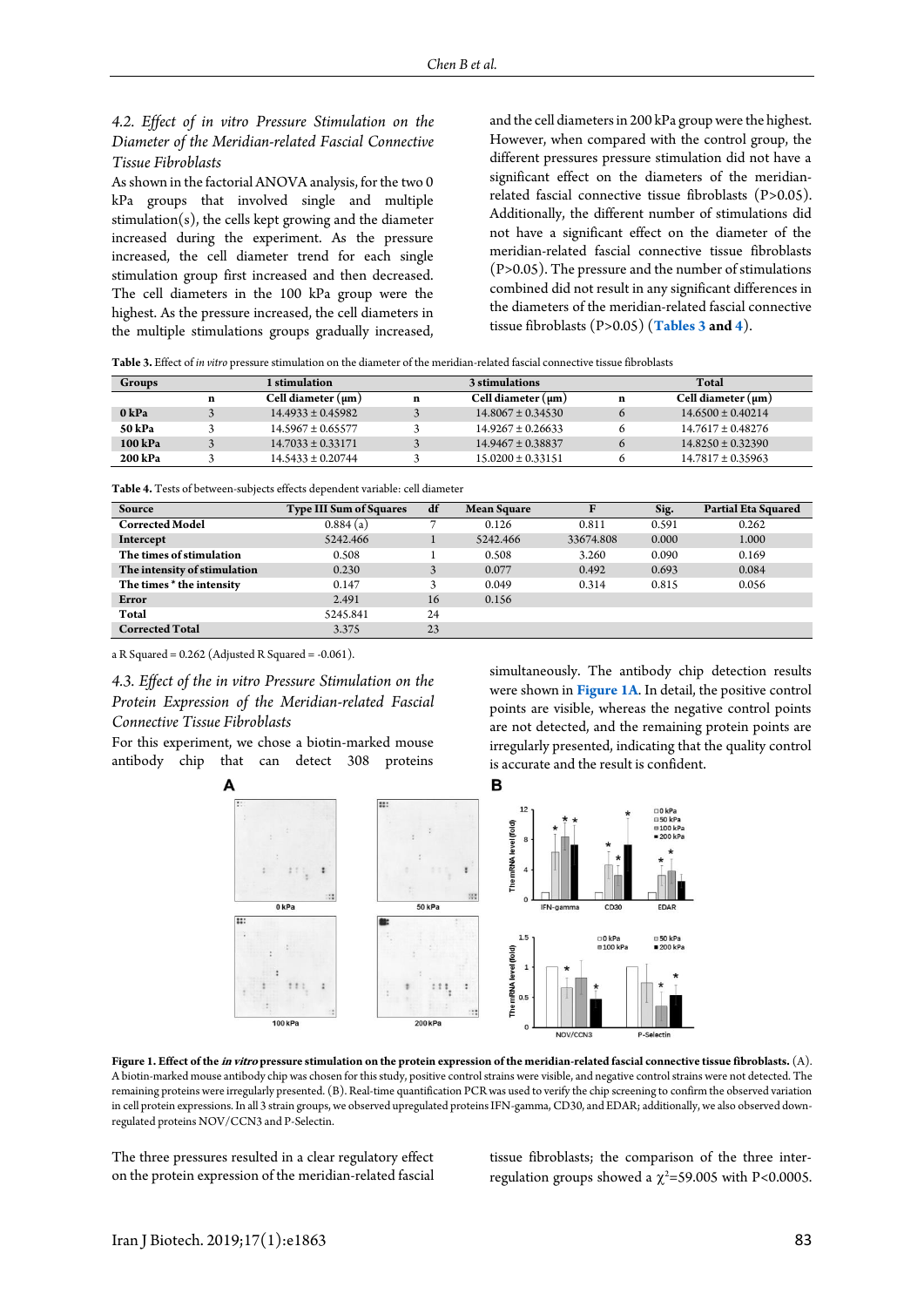The overall regulation (including up-regulation and down-regulation) in the 50 kPa group was the smallest, and up-regulation prevailed. The magnitude of regulation in the 100 kPa group was the highest with the amount of protein that was up-regulated and downregulated was the most of the three groups, and the amount of up-regulation was the highest. For the 200 kPa group, the magnitude of regulation was in between the other two groups, and up-regulation also prevailed. However, for the 200 kPa group, the amount of downregulation was the lowest of the three groups (**[Table S2](#page-8-0)**, **[Table](#page-8-1) S3 an[d Table S4](#page-9-0)**).

We used real-time quantitative PCR to verify the mRNA levels in these three groups. The results showed that compared to the control group the expression of the IFN-gamma, CD30, and EDAR in the pressure groups increased, whereas the expression of the NOV/CCN3 and P-Selectin in the pressure groups were significantly lower, which further confirmed the accuracy of the chip results (**[Fig.](#page-3-2) 1B**).

*4.4. Clustering Analysis of the Effect of Different Pressures on the Protein Expression of the Fibroblasts*  The clustering analysis revealed pressure stimulation that the 200 kPa pressure had the lowest influence on the regulation of the fibroblast protein expression, followed by the 50 kPa pressure. The influence of the 100 kPa pressure stimulation on the protein expression was the highest, which is the pressure inducing the most differentiated protein expression (**[Fig.](#page-4-0) 2**).

#### **5. Discussion**

<span id="page-4-0"></span>The primitive stimulation approach is to press, squeeze, massage, and rub with the hands or fingers the body's meridians and acupuncture points. Therefore, pressure stimulation is one of the most primitive mechanical stimulations in acupuncture and tuina. From the perspective of modern medical physics and its mechanical analysis, no matter how the acupuncture and tuina approaches have evolved, pressure stimulationhas remained the most basic mechanical stimulation. Cell viability refers to the biological status and functions of the cells. There are various parameters that define the cell viability, such as vital cell ratio, cell size, oxidation-reduction potential of the cell mass, integrity of the cytomembrane, the enzymatic activity of the cells (e.g., esterase), etc. These parameters that provide a measurable and comparative metric for the health of the cells may be adopted separately or combined into cell viability research. Modern investigations show that the mechanical factor is also one of the major factors that impacts cell viability. In this study, we chose the cell viability rate and cell diameter as the metrics for cell viability. The results showed that w pressure stimulation can produce an overall increase in the acupoint fascial fibroblast viability by increasing the cell viability rate. Moreover, single (i.e., immediate effect) pressure stimulation and multiple (i.e., accumulative effect) pressure stresses resulted in different cell viability rate trends. For single load stimulation, the cells are sensitive to a medium load, whereas for multiple load stimulations, the cells are sensitive to a light load. The pressure stimulation encouraged the overall growth (i.e., increase in diameter) of the acupoint fascial fibroblast, but the load intensity, number of independent load stimulations, and the two factors combined all resulted in a statistical difference in the cell growth. Therefore, the pressure can increase the cell viability, and its effects on the cell viability are primarily due to the increase in the cell viability rate.

The clustering analysis revealed pressure stimulation that the 200 kPa pressure had the lowest influence on the regulation of the fibroblast protein expression, and the influence of the 100 kPa pressure stimulation on the protein expression was the highest.

Meanwhile, we used AAM-BLM-1 antibody chips from RayBiotech to detect the expression changes of 308 proteins. The results showed that a low pressure stimulation (50 kPa) up-regulated the expression of 106 proteins, maintained the expression of 130 proteins, and down-regulated the expression of 72 proteins. The medium pressure stimulation (100 kPa) up-regulated the expression of 170 proteins, maintained the expression of 83 proteins, and down-regulated the expression of 55 proteins. The 200 kPa pressure upregulated the expression of 161 proteins, maintained the expression of 128 proteins, and down-regulated the expression of 19 proteins. The pressure stimulation of all three groups imposed evident regulatory effects on the expression of the facial fibroblasts around the meridians protein. The lowest pressure caused the lowest overall regulation (including up-regulation and downregulation), with up-regulation prevailing. The medium pressure caused the maximum regulation, and there were more proteins that were up-regulated than in the other two groups. With this group, up-regulation also prevailed. The regulation of the heavy pressure group was similar to that of the medium pressure group. In addition, the clustering analysis revealed pressure stimulation that the medium pressure stimulation had the most influence on the protein expression, being the greatest differentiated protein expression among the clustering analysis.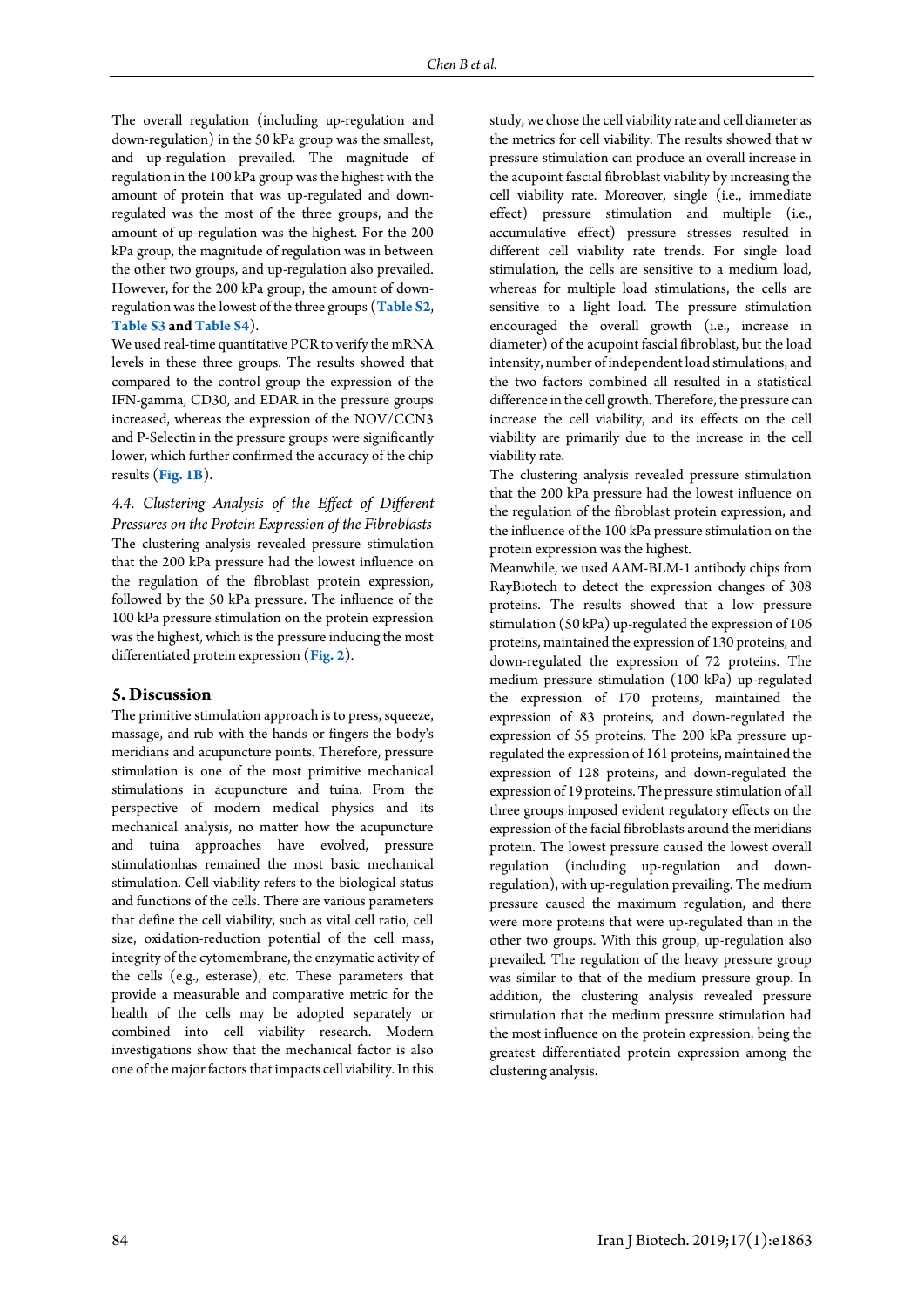

**Figure 2.** Clustering analysis of the effect of different pressures on the protein expression of the fibroblasts

According to our experiments, during *in vitro* pressure stress, the cell viability and protein expression of the meridian-related fascial connective tissue fibroblasts may change accordingly. All of these changes may (from a cellular mechanics' point-of-view) reveal the cytobiological and therapeutic feedback mechanism that occurs the meridian-related fascial connective tissue fibroblasts via simple mechanical stimulation (pure pressure stress) that occurs during acupuncture and tuina. Based on the mechanical intensity tests of this study, we observed that a medium pressure stimulation

may activate the cell viability and protein synthesis/regulation functions the most. However, our study also shows that low and medium pressures contribute to the accumulated activation effects of pure pressure stimulation on the cell viability, whereas medium and heavy pressures contribute to the accumulated regulation effects on the cell protein expression. This difference requires further investigation to determine the cause of this phenomenon.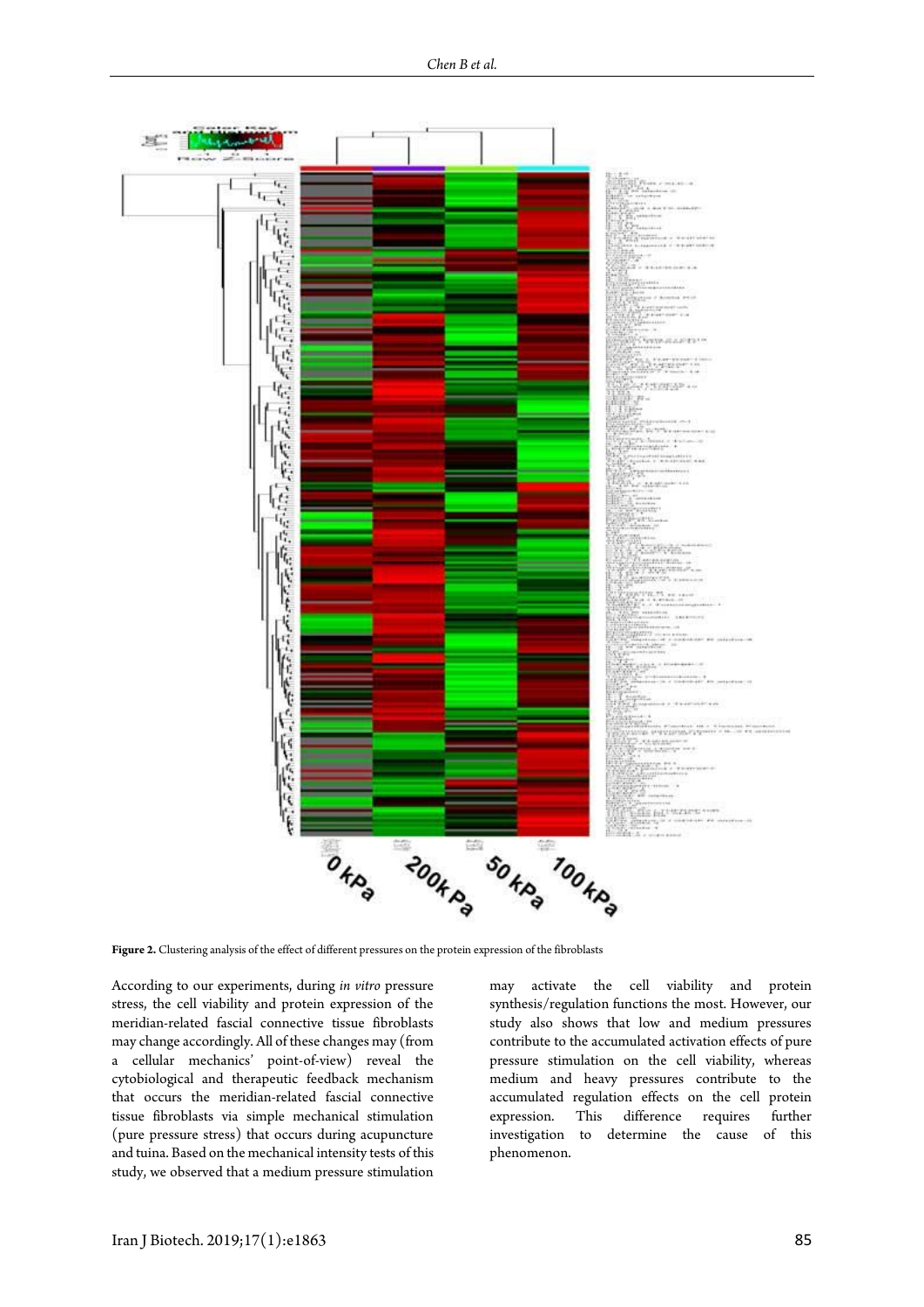#### **Acknowledgements**

This work was supported by the Guizhou Science and Technology Foundation (Guizhou Science Cooperation J (2014) No. 2030), National Natural Science Foundation of China (No. 81160456) and Construction project of Key Laboratory of higher education in Guizhou Province (Guizhou Education KY [2014] No. 218).

## **Disclosure of Conflict of Interest**

None.

#### **References**

- <span id="page-6-0"></span>1. Chen B, Jiang Y, Zhang X, Tian W, Wu Y. A new thinking on the mechanism of action of acupuncture and massage in the treatment of non-nerve tissue. *J Guiyang Coll Trad Chin Med*. 2012;**34**(1):9-12.
- <span id="page-6-1"></span>2. Chen B. Study on the Basic Micromechanics of Acupuncture. *J Guiyang Coll Trad Chin Med*. 2011;**33**(2):32-35.
- <span id="page-6-2"></span>3. Chen B, Luo YF, Cui J, Feng LM, Yang XF, Feng L. [Comparative study on effects of static pressure

stimulation on release of PGE2 and IL-6 in fibroblasts in the rat "Zusanli" and its adjacent areas]. *Zhongguo Zhen Jiu*. 2007;**27**(2):135-140[. pmid: 17370500](www.ncbi.nlm.nih.gov/pubmed/17370500)

- 4. Chen B, Xinggui W, Xiaoyu L, Huang X, Jialin L. Effects of extracorporeal pressure stimulation on release of tumor necrosis factor-α and interferon-β by fascia tissue cells in the" Zusanli. *Lishizhen Med Mater Med Res*. 2011;**22**(3):734-736.
- 5. Chen B, Cui J, Xie X, Li J, Li X. Effects of external pressure stimulation on matrix metalloproteinase-1, matrix metalloproteinase-1 inhibitor, prostaglandin E2 and insulin-like growth factor 1 in rat fascia fibroblasts derived from "Zusanli". *Chin J Clin Rehabil Tissue Eng*. 2010;**14**(15):2756-2760.
- <span id="page-6-3"></span>6. Chen B, Xie X, Jia Y, Mingzhuang L. Effect of extracorporeal pressure stimulation on release of nitric oxide and interleukin-1ß by rat fascia tissue cells. *Chin Arch Trad Chin Med*. 2008;**23**:622-624.
- <span id="page-6-4"></span>7. Liu F, Hu T, Luo M, Chen B. Effects of Different pressure Stimulation on the Expression of Integrin ß1 Subunit and Microfilaments of Fibroblasts. *Guiyang Coll Trad Chin Med*. 2016;**38**:6-10.

 $9<sub>cm</sub>$ 

<span id="page-6-5"></span> $7<sub>cm</sub>$ 

30 columns x 30 rows

**Figure S1.** AAM-BLM-1 antibody chip assays were used to detect the fibroblast protein expression.

<span id="page-6-6"></span>

| Table S1. Location and name of 308 proteins in antibody chip |  |  |
|--------------------------------------------------------------|--|--|
|--------------------------------------------------------------|--|--|

|     | Row              |                                                                                                      | Name            |             |                       |            |
|-----|------------------|------------------------------------------------------------------------------------------------------|-----------------|-------------|-----------------------|------------|
|     | 1 2 2 9 3 0      |                                                                                                      | P (average)     |             |                       |            |
|     | 1234272829<br>30 |                                                                                                      | Blank (average) |             |                       |            |
|     | $1 - 30$         | 5 8 14-20 23 5-8 14-23 14-15 1-8 14-23 1-5 8 14-20 23 1-8 14-23 14-15 1-8 14-15 23-26 1-5 8 14-15 23 | Blank (average) |             |                       |            |
|     | 1 2 15 16 29 30  |                                                                                                      | NEG (average)   |             |                       |            |
| Row | Column           | Name                                                                                                 | Row Column      | Name        | Row Column            | Name       |
| 1,2 | $\mathbf Q$      | 6Ckine                                                                                               | 26<br>9,10      | <b>GITR</b> | $\mathbf{7}$<br>21.22 | $MAdCAM-1$ |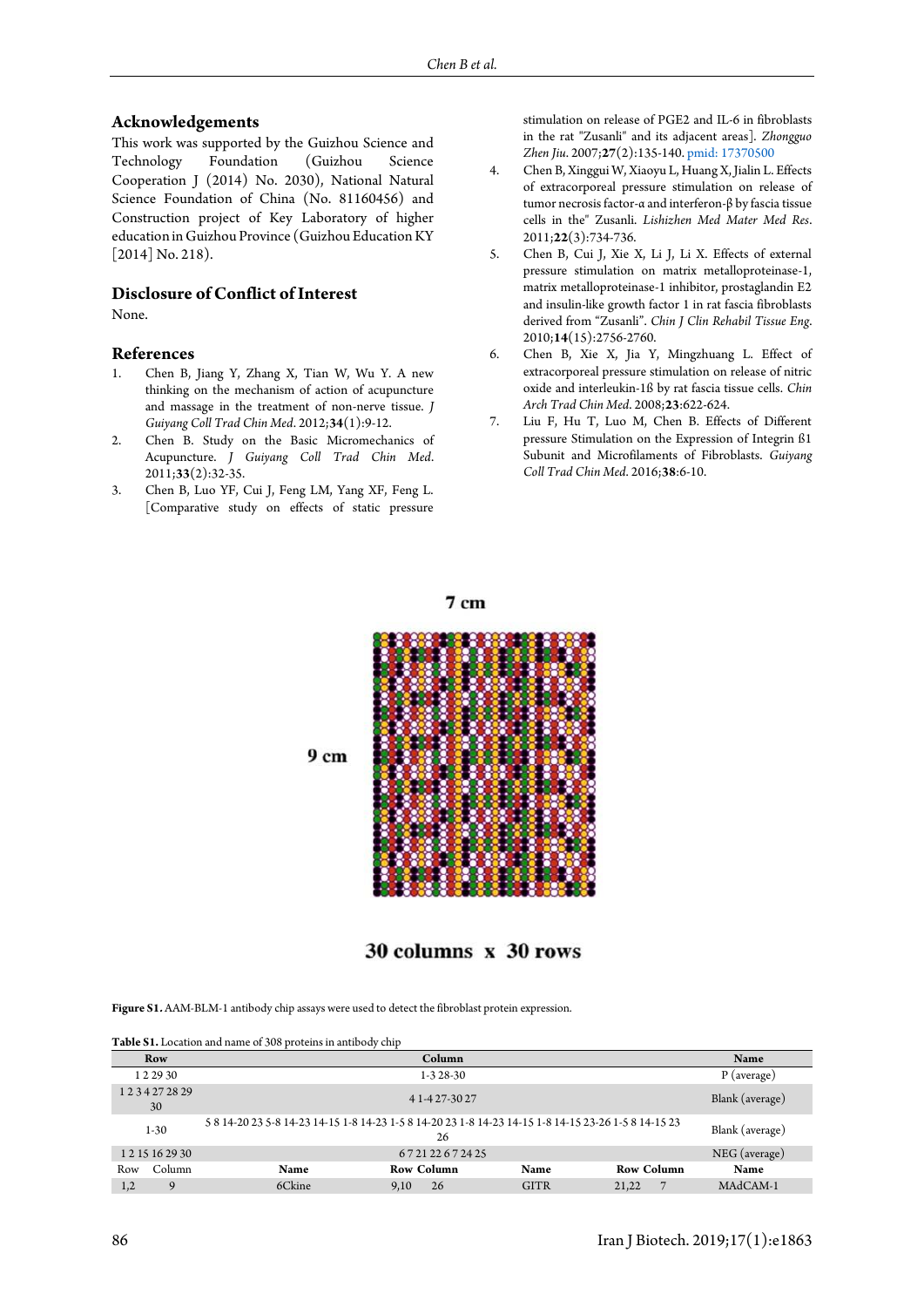| 1,2      | 10                       | Activin A                                    | 9,10  | 27               | GITR Ligand / TNFSF18 | 21,22 | 8              | $MCP-1$               |
|----------|--------------------------|----------------------------------------------|-------|------------------|-----------------------|-------|----------------|-----------------------|
| 1,2      | 11                       | Activin <sub>C</sub>                         | 9,10  | 28               | Glut2                 | 21,22 | 9              | MCP-5                 |
| 1,2      | 12                       | Activin RIB / ALK-4                          | 9,10  | 29               | GM-CSF                | 21,22 | 10             | M-CSF                 |
| 1,2      | 13                       | Adiponectin / Acrp30                         | 9,10  | 30               | Granzyme B            | 21,22 | 11             | MDC                   |
| 1,2      | 24                       | AgRP                                         | 11,12 | $\mathbf{1}$     | Granzyme D            | 21,22 | 12             | MFG-E8                |
| 1,2      | 25                       | <b>ALCAM</b>                                 | 11,12 | $\overline{2}$   | Granzyme G            | 21,22 | 13             | <b>MFRP</b>           |
| 1,2      | 26                       | Angiopoietin-like 2                          | 11,12 | 3                | Gremlin               | 21,22 | 16             | <b>MIG</b>            |
| 1,2      | 27                       | Angiopoietin-like 3                          | 11,12 | $\overline{4}$   | Growth Hormone R      | 21,22 | 17             | MIP-1 alpha           |
| 1,2      | 28                       | AR (Amphiregulin)                            | 11,12 | 5                | HGF R                 | 21,22 | 18             | MIP-1 gamma           |
| 1,2      | 29                       | Artemin                                      | 11,12 | $\boldsymbol{6}$ | <b>HGF</b>            | 21,22 | 19             | $MIP-2$               |
| 1,2      | 30                       | Axl                                          | 11,12 | 7                | HVEM / TNFRSF14       | 21,22 | 20             | MIP-3 alpha           |
| 3,4      | 9                        | b FGF                                        | 11,12 | $\,$ 8 $\,$      | ICAM-1                | 21,22 | 21             | MIP-3 beta            |
| 3,4      | 10                       | $B7-1/CD80$                                  | 11,12 | 9                | ICAM-2 / CD102        | 21,22 | 22             | $MMP-2$               |
| 3,4      | 11                       | BAFF R / TNFRSF13C                           | 11,12 | $10$             | ICAM-5                | 21,22 | 23             | $MMP-3$               |
| 3,4      | 12                       | <b>BCMA / TNFRSF17</b>                       | 11,12 | 11               | ICK                   | 21,22 | 24             | MMP-9                 |
| 3,4      | 13                       | beta-Catenin                                 | 11,12 | 12               | IFN-alpha / beta R1   | 21,22 | 25             | $MMP-12$              |
| 3,4      | 24                       | <b>BLC</b>                                   | 11,12 | 13               | IFN-alpha / beta R2   | 21,22 | 26             | $MMP-14 / LEM-2$      |
| 3,4      | 25                       | BTC (Betacellulin)                           | 11,12 | 16               | IFN-beta              | 21,22 | 27             | MMP-24 / MT5-MMP      |
| 3,4      | 26                       | Cardiotrophin-1                              | 11,12 | 17               | IFN-gamma             | 21,22 | 28             | Neuregulin-3 / NRG3   |
| 3,4      | 27                       | CCL1 / I-309 / TCA-3                         | 11,12 | 18               | IFN-gamma R1          | 21,22 | 29             | Neurturin             |
| 3,4      | 28                       | CCL <sub>28</sub>                            | 11,12 | 19               | IGFBP-1               | 21,22 | 30             | NGFR/TNFRSF16         |
| 3,4      | 29                       | CCL4 / MIP-1 beta                            | 11,12 | 20               | IGFBP-2               | 23,24 | $\mathbf{1}$   | NOV / CCN3            |
| 3,4      | 30                       | CCL7 / MCP-3 / MARC                          | 11,12 | 21               | IGFBP-3               | 23,24 | $\overline{2}$ | Osteoactivin / GPNMB  |
| 5,6      | $\,1$                    | CCL8 / MCP-2                                 | 11,12 | 22               | IGFBP-5               | 23,24 | $\mathfrak{Z}$ | Osteopontin           |
| 5,6      | $\mathfrak{2}$           | CCR10                                        | 11,12 | 23               | IGFBP-6               | 23,24 | $\overline{4}$ | Osteoporotegerin      |
| 5,6      | 3                        | CCR3                                         | 11,12 | 24               | IGFBP-rp1 / IGFBP-7   | 23,24 | 5              | OX40 Ligand / TNFSF4  |
| 5,6      | $\overline{4}$           | CCR4                                         | 11,12 | 25               | $IGF-I$               | 23,24 | 6              | PDGF C                |
| 5,6      | 5                        | CCR6                                         | 11,12 | 26               | $IGF-II$              | 23,24 | $\sqrt{ }$     | PDGF R alpha          |
| 5,6      | 6                        | CCR7                                         | 11,12 | 27               | IL-1 alpha            | 23,24 | 8              | PDGF R beta           |
| 5,6      | $\overline{\phantom{a}}$ | CCR9                                         | 11,12 | 28               | IL-1 beta             | 23,24 | 9              | Pentraxin3 / TSG-14   |
| 5,6      | 8                        | CD11b                                        | 11,12 | 29               | IL-1 R4 / ST2         | 23,24 | 10             | $PF-4$                |
| 5,6      | 9                        | CD14                                         | 11,12 | 30               | IL-1 R6 / IL-1 R rp2  | 23,24 | 11             | $PIGF-2$              |
| 5,6      | 10                       | CD195                                        | 13,14 | 9                | IL-1 R9               | 23,24 | 12             | Progranulin           |
| 5,6      | 11                       | CD27 / TNFRSF7                               | 13,14 | $10\,$           | IL-1 RI               | 23,24 | 13             | Prolactin             |
| 5,6      | 12                       | CD27 Ligand / TNFSF7                         | 13,14 | 11               | IL-1 RII              | 23,24 | 16             | P-Selectin            |
| 5,6      | 13                       | CD30L                                        | 13,14 | 12               | $IL-2$                | 23,24 | 17             | RAGE                  |
| 5,6      | 16                       | CD30                                         | 13,14 | 13               | IL-2 R alpha          | 23,24 | 18             | <b>RANTES</b>         |
| 5,6      | 17                       | CD40                                         | 13,14 | 24               | IL-2 R beta           | 23,24 | 19             | RELM beta             |
| 5,6      | 18                       | CD40 Ligand / TNFSF5                         | 13,14 | 25               | $IL-3$                | 23,24 | 20             | Resistin              |
| 5,6      | 19                       | Cerberus 1                                   | 13,14 | 26               | IL-3 R alpha          | 23,24 | 21             | S100A10               |
| 5,6      | 20                       | Chordin-Like 2                               | 13,14 | 27               | IL-3 R beta           | 23,24 | 22             | SCF                   |
| 5,6      | 21                       | Coagulation Factor III / Tissue Factor 13,14 |       | 28               | $IL-4$                | 23,24 | 23             | SCF R / c-kit         |
|          |                          | Common gamma Chain / IL-2 R                  |       |                  |                       |       |                |                       |
| 5,6      | 22                       | gamma                                        | 13,14 | 29               | IL-4 $R$              | 23,24 | 24             | $SDF-1$               |
| 5,6      | 23                       | $CRG-2$                                      | 13,14 | 30               | IL-5                  | 23,24 | 25             | Serum Amyloid A1      |
| 5,6      | 24                       | Cripto                                       | 15,16 | 9                | IL-5 R alpha          | 23,24 | 26             | Shh-N                 |
| 5,6      | $25\,$                   | Crossveinless-2                              | 15,16 | $10\,$           | $IL-6$                | 23,24 | 27             | <b>SIGIRR</b>         |
| 5,6      | 26                       | Cryptic                                      | 15,16 | 11               | IL- $6R$              | 23,24 | 28             | SLPI                  |
| 5,6      | $27\,$                   | Csk                                          | 15,16 | 12               | IL-7                  | 23,24 | 29             | Soggy-1               |
| 5,6      | 28                       | ${\rm CTACK}$                                | 15,16 | 13               | IL-7 R alpha          | 23,24 | 30             | <b>SPARC</b>          |
| 5,6      | 29                       | CTLA-4 / CD152                               | 15,16 | 24               | $IL-9$                | 25,26 | $\mathbf{1}$   | Spinesin Ectodomain   |
|          | 30                       | CXCL14 / BRAK                                |       | 25               | IL-9 R                |       | $\overline{2}$ | TACI / TNFRSF13B      |
| 5,6      | $\,1$                    | CXCL16                                       | 15,16 | 26               | $IL-10$               | 25,26 | $\mathfrak{Z}$ | <b>TARC</b>           |
| $_{7,8}$ |                          |                                              | 15,16 |                  |                       | 25,26 |                |                       |
| 7,8      | $\boldsymbol{2}$         | CXCR2 / IL-8 RB                              | 15,16 | $27\,$           | IL-10 R alpha         | 25,26 | $\overline{4}$ | TCA-3<br>TCCR / WSX-1 |
| 7,8      | $\mathfrak{Z}$           | CXCR3                                        | 15,16 | 28               | $IL-11$               | 25,26 | $\mathfrak{S}$ |                       |
| 7,8      | $\overline{4}$           | CXCR4                                        | 15,16 | 29               | IL-12 p40 / p70       | 25,26 | 6              | TECK                  |
| 7,8      | 5                        | CXCR6                                        | 15,16 | 30               | IL-12 p70             | 25,26 | $\overline{7}$ | TFPI                  |
| 7,8      | 6                        | DAN                                          | 17,18 | 9                | IL-12 R beta 1        | 25,26 | 8              | TGF-beta 1            |
| 7,8      | $\overline{\phantom{a}}$ | Decorin                                      | 17,18 | $10\,$           | $IL-13$               | 25,26 | 9              | TGF-beta 2            |
| 7,8      | 8                        | DKK-1                                        | 17,18 | 11               | IL-13 R alpha 2       | 25,26 | $10\,$         | TGF-beta 3            |
| 7,8      | 9                        | Dkk-3                                        | 17,18 | $12\,$           | $\text{IL-}15$        | 25,26 | $11\,$         | TGF-beta RI / ALK-5   |
| 7,8      | 10                       | Dkk-4                                        | 17,18 | 13               | IL-15 R alpha         | 25,26 | 12             | TGF-beta RII          |
| $_{7,8}$ | $11\,$                   | DPPIV / CD26                                 | 17,18 | $24\,$           | $IL-16$               | 25,26 | 13             | Thrombospondin        |
| 7,8      | 12                       | DR3 / TNFRSF25                               | 17,18 | 25               | $IL-17$               | 25,26 | 16             | Thymus Chemokine-1    |
| 7,8      | 13                       | Dtk                                          | 17,18 | 26               | $IL-17BR$             | 25,26 | 17             | Tie-2                 |
| 7,8      | 16                       | EDAR                                         | 17,18 | 27               | IL-17C                | 25,26 | 18             | TIMP-1                |
| 7,8      | $17\,$                   | EGF R                                        | 17,18 | 28               | $IL-17D$              | 25,26 | 19             | TIMP-2                |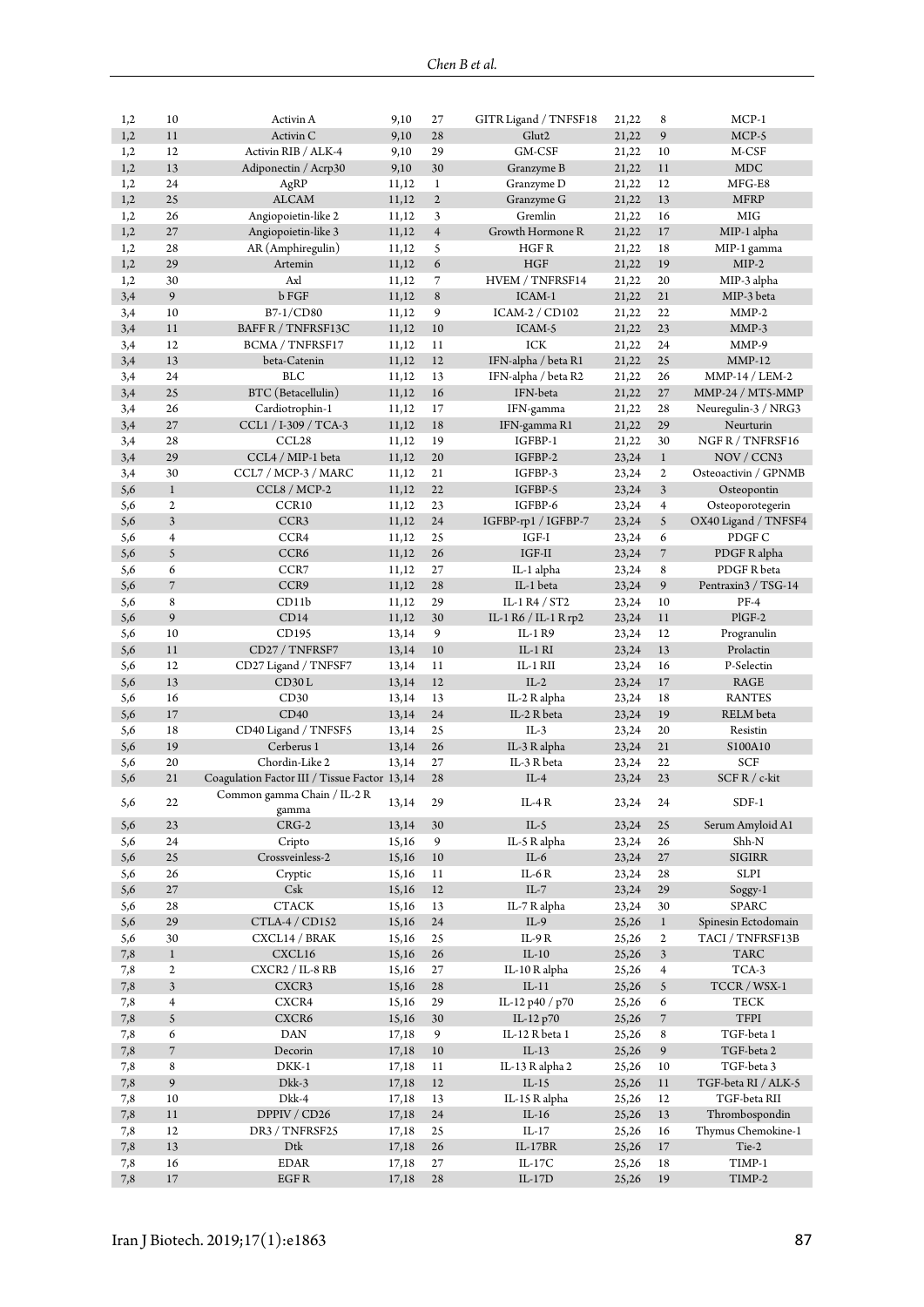| 7,8  | 18               | EG-VEGF / PK1                | 17,18 | 29             | $IL-17E$                        | 25,26 | 20 | TIMP-4                     |
|------|------------------|------------------------------|-------|----------------|---------------------------------|-------|----|----------------------------|
| 7,8  | 19               | Endocan                      | 17,18 | 30             | $IL-17F$                        | 25,26 | 21 | TL1A / TNFSF15             |
| 7,8  | 20               | Endoglin / CD105             | 19,20 | $\mathbf{1}$   | $IL-17R$                        | 25,26 | 22 | TLR1                       |
| 7,8  | 21               | Endostatin                   | 19,20 | $\overline{2}$ | $IL-17RC$                       | 25,26 | 23 | TLR <sub>2</sub>           |
| 7,8  | 22               | Eotaxin                      | 19,20 | $\mathfrak{Z}$ | IL-17RD                         | 25,26 | 24 | TLR3                       |
| 7,8  | 23               | Eotaxin-2                    | 19,20 | $\overline{4}$ | IL-18 R alpha/IL-1 R5           | 25,26 | 25 | TLR4                       |
| 7,8  | 24               | Epigen                       | 19,20 | 5              | $IL-20$                         | 25,26 | 26 | TMEFF1 / Tomoregulin-<br>1 |
| 7,8  | 25               | Epiregulin                   | 19,20 | 6              | IL-20 R alpha                   | 25,26 | 27 | TNF RI / TNFRSF1A          |
| 7,8  | 26               | Erythropoietin (EPO)         | 19,20 | 7              | $IL-21$                         | 25,26 | 28 | <b>TNF RII</b>             |
| 7,8  | 27               | E-Selectin                   | 19,20 | 8              | IL-21 R                         | 25,26 | 29 | TNF-alpha                  |
| 7,8  | 28               | FADD                         | 19,20 | 9              | $IL-22$                         | 25,26 | 30 | TNF-beta / TNFSF1B         |
| 7,8  | 29               | FAM3B                        | 19,20 | 10             | $IL-22BP$                       | 27,28 | 9  | <b>TPO</b>                 |
| 7,8  | 30               | Fas / TNFRSF6                | 19,20 | 11             | $IL-23$                         | 27,28 | 10 | TRAIL / TNFSF10            |
| 9,10 | $\mathbf{1}$     | Fas Ligand                   | 19,20 | 12             | IL-23 R                         | 27,28 | 11 | TRAIL R2 / TNFRSF10B       |
| 9,10 | $\boldsymbol{2}$ | FCrRIIB / CD32b              | 19,20 | 13             | $IL-24$                         | 27,28 | 12 | TRANCE / TNFSF11           |
| 9,10 | 3                | FGFR3                        | 19,20 | 16             | $IL-27$                         | 27,28 | 13 | TREM-1                     |
| 9,10 | $\overline{4}$   | FGF <sub>R4</sub>            | 19,20 | 17             | IL-28 / IFN-lambda              | 27,28 | 16 | <b>TROY</b>                |
| 9,10 | 5                | FGF R5 beta                  | 19,20 | 18             | $IL-31$                         | 27,28 | 17 | <b>TSLP</b>                |
| 9,10 | 6                | <b>FGF-21</b>                | 19,20 | 19             | IL-31 RA                        | 27,28 | 18 | TSLPR                      |
| 9,10 | $\overline{7}$   | Fit-3 Ligand                 | 19,20 | 20             | Insulin                         | 27,28 | 19 | TWEAK / TNFSF12            |
| 9,10 | 8                | FLRG (Follistatin)           | 19,20 | 21             | Integrin beta 2 / CD18          | 27,28 | 20 | TWEAK R / TNFRSF12         |
| 9,10 | 9                | Follistatin-like 1           | 19,20 | 22             | I-TAC                           | 27,28 | 21 | Ubiqultin                  |
| 9,10 | 10               | Fractalkine                  | 19,20 | 23             | KC                              | 27,28 | 22 | uPAR                       |
| 9,10 | 11               | Frizzled-1                   | 19,20 | 24             | Kremen-1                        | 29,30 | 9  | Urokinase                  |
| 9,10 | 12               | Frizzled-6                   | 19,20 | 25             | Kremen-2                        | 29,30 | 10 | VCAM-1                     |
| 9,10 | 13               | Frizzled-7                   | 19,20 | 26             | Lefty-1                         | 29,30 | 11 | VE-Cadherin                |
| 9,10 | 16               | Galectin-3                   | 19,20 | 27             | Leptin R                        | 29,30 | 12 | <b>VEGF</b>                |
| 9,10 | 17               | G-CSF                        | 19,20 | 28             | LEPTIN(OB)                      | 29,30 | 13 | VEGFR1                     |
| 9,10 | 18               | $GDF-1$                      | 19,20 | 29             | LIF                             | 29,30 | 16 | VEGF R2                    |
| 9,10 | 19               | $GDF-3$                      | 19,20 | 30             | LIGHT / TNFSF14                 | 29,30 | 17 | VEGFR3                     |
| 9,10 | 20               | GDF-5                        | 21,22 | $1\,$          | LIX                             | 29,30 | 18 | VEGF-B                     |
| 9,10 | 21               | $GDF-8$                      | 21,22 | $\overline{2}$ | LRP-6                           | 29,30 | 19 | <b>VEGFC</b>               |
| 9,10 | 22               | GDF-9                        | 21,22 | 3              | L-Selectin                      | 29,30 | 20 | VEGF-D                     |
| 9,10 | 23               | GFR alpha-2 / GDNF R alpha-2 | 21,22 | $\overline{4}$ | Lungkine                        | 29,30 | 21 | $WIF-1$                    |
| 9,10 | 24               | GFR alpha-3 / GDNF R alpha-3 | 21,22 | 5              | Lymphotactin                    | 29,30 | 22 | WISP-1 / CCN4              |
| 9,10 | 25               | GFR alpha-4 / GDNF R alpha-4 | 21,22 | 6              | Lymphotoxin beta R /<br>TNFRSF3 |       |    |                            |

<span id="page-8-0"></span>**Table S2.** Effect of the *in vitro* pressure stimulation on the protein expression of the meridian-related fascial connective tissue fibroblasts

| Groups           | Numbers of<br>upregulated proteins | Number of non-regulated<br>proteins | Numbers of downregulated<br>proteins | <b>Total numbers</b> |
|------------------|------------------------------------|-------------------------------------|--------------------------------------|----------------------|
| 50 kPa VS 0 kPa  | 106                                | 130                                 | $\mathbf{H}$                         | 308                  |
| 100 kPa VS 0 kPa | 170                                | 83                                  | 33                                   | 308                  |
| 200 kPa VS 0 kPa | 161                                | 128                                 |                                      | 308                  |

<span id="page-8-1"></span>

| Table S3. The effect of the in vitro pressure stimulation on the protein upregulation of the meridian-related fascial connective tissue fibroblasts |     |                                                                                                                                                                                                                                                                                                                                                                                                                                                                                                                                                                                                                                                                                                                                                                                                                                                                                                                                                                                                                                                                                    |                |  |  |  |  |  |
|-----------------------------------------------------------------------------------------------------------------------------------------------------|-----|------------------------------------------------------------------------------------------------------------------------------------------------------------------------------------------------------------------------------------------------------------------------------------------------------------------------------------------------------------------------------------------------------------------------------------------------------------------------------------------------------------------------------------------------------------------------------------------------------------------------------------------------------------------------------------------------------------------------------------------------------------------------------------------------------------------------------------------------------------------------------------------------------------------------------------------------------------------------------------------------------------------------------------------------------------------------------------|----------------|--|--|--|--|--|
| Groups                                                                                                                                              | No. | Protein name                                                                                                                                                                                                                                                                                                                                                                                                                                                                                                                                                                                                                                                                                                                                                                                                                                                                                                                                                                                                                                                                       | Category       |  |  |  |  |  |
| 50kPa<br>VS 0kPa                                                                                                                                    | 106 | IFN-gamma, CD30, CD40, EDAR, IL-5 R alpha, Endostatin, PlGF-2, TGF-beta 2, NGF R / TNFRSF16, VEGF<br>R2, MCP-1, TECK, CXCR3, CXCR6, E-Selectin, FADD, SLPI, Soggy-1                                                                                                                                                                                                                                                                                                                                                                                                                                                                                                                                                                                                                                                                                                                                                                                                                                                                                                                |                |  |  |  |  |  |
| 50kPa<br>VS 0kPa                                                                                                                                    | 106 | IL-15, IL-2, IL-23, IL-24, IL-7, IL-1 R9, IL-1 RI, IL-1 RII, IL-13 R alpha 2, IL-2 R alpha, IL-6 R, IL-7 R alpha,<br>IFN-beta, IFN-alpha / beta R1, IFN-alpha / beta R2, IFN-gamma R1, CD27 Ligand / TNFSF7, OX40 Ligand /<br>TNFSF4, TNF-beta / TNFSF1B, TWEAK / TNFSF12, BAFF R / TNFRSF13C, BCMA / TNFRSF17, CD27 /<br>TNFRSF7, CD30 L, DR3 / TNFRSF25, HVEM / TNFRSF14, TWEAK R / TNFRSF12, G-CSF, Activin A,<br>EGF R, EG-VEGF / PK1, Endoglin / CD105, FGF-21, Fit-3 Ligand, FLRG (Follistatin), Follistatin-like 1, GDF-<br>1, GDF-3, Growth Hormone R, HGF, IGFBP-1, IGFBP-2, IGFBP-3, PDGF C, TGF-beta 1, TGF-beta 3, VEGF,<br>HGF R, PDGF R alpha, PDGF R beta, TGF-beta RI / ALK-5, TGF-beta RII, VEGF R1, Fractalkine, MIP-3<br>alpha, PF-4, TARC, CCR10, CCR6, CXCR4, CD11b, CD195, MAdCAM-1, B7-1/CD80, ICAM-1, ICAM-2 /<br>CD102, ICAM-5, VE-Cadherin, TIMP-2, beta-Catenin, Frizzled-1, Frizzled-6, Frizzled-7, DKK-1, Dkk-3, Dkk-4,<br>Resistin, CD14, DPPIV / CD26, DAN, Decorin, Dtk, Endocan, Osteopontin, Pentraxin3 / TSG-14, SPARC,<br>TFPI, Thrombospondin | $\mathfrak{D}$ |  |  |  |  |  |
| 100kPa<br>VS 0kPa                                                                                                                                   | 170 | IL-13, IL-21, IL-22, IL-22BP, IL-6, Common gamma Chain / IL-2 R gamma, IL-12 R beta 1, IL-15 R alpha, IL-<br>21 R, TCCR / WSX-1, TSLP R, IFN-gamma, CD30, CD40, CD40 Ligand / TNFSF5, TRAIL / TNFSF10,<br>EDAR, TPO, IL-5 R alpha, Endostatin, Epiregulin, Erythropoietin (EPO), GDF-5, GDF-8, GDF-9, GFR alpha-2<br>/ GDNF R alpha-2, PlGF-2, TGF-beta 2, NGF R / TNFRSF16, Eotaxin, MCP-1, MIP-1 gamma, RANTES,<br>TCA-3, TECK, CCR9, CXCR3, CXCR6, E-Selectin, FADD, S100A10, SLPI, Soggy-1, Coagulation Factor III /<br>Tissue Factor, Crossveinless-2, Glut2, Insulin, Neurturin, Ubiqultin                                                                                                                                                                                                                                                                                                                                                                                                                                                                                   |                |  |  |  |  |  |
| 100kPa<br>VS 0kPa                                                                                                                                   | 170 | IL-15, IL-2, IL-20, IL-23, IL-24, IL-27, IL-7, IL-1 R9, IL-1 RI, IL-1 RII, IL-13 R alpha 2, IL-17R, IL-17RC, IL-<br>17RD, IL-18 R alpha / IL-1 R5, IL-2 R alpha, IL-20 R alpha, IL-23 R, IL-6 R, IL-7 R alpha, IFN-beta, IL-28 /                                                                                                                                                                                                                                                                                                                                                                                                                                                                                                                                                                                                                                                                                                                                                                                                                                                   | $\overline{2}$ |  |  |  |  |  |